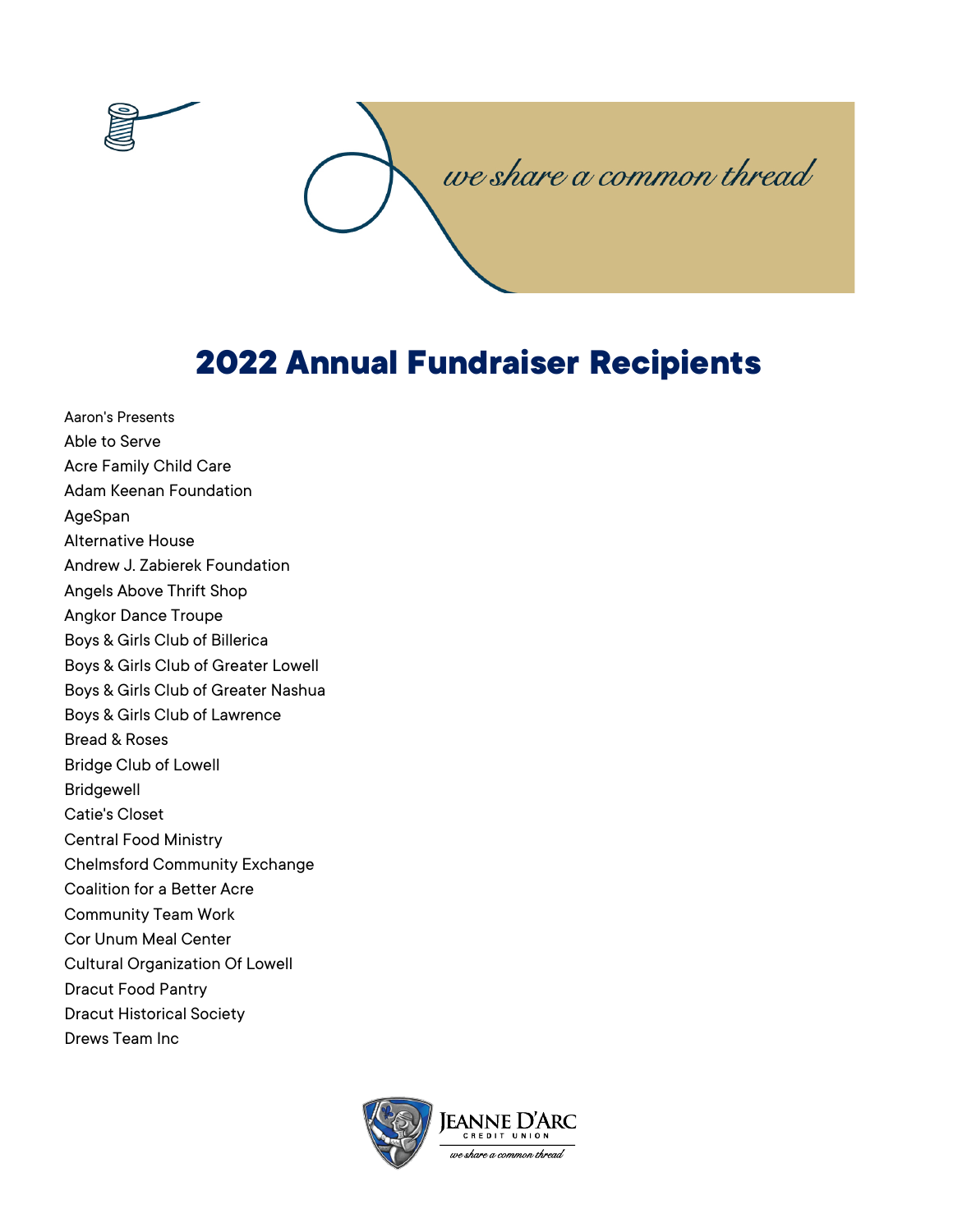Dunstable Rural Land Trust Dunstable -Tyngsboro Lions Club Durkin Foundation Dwelling House of Hope D'Youville Life & Wellness Community Eascorp FBO Credit Union Kids at Heart End 68 Hours of Hunger - Dracut End 68 Hours of Hunger - Nashua Family Promise of Greater Nashua at Anne-Marie House Food Pantry at St Patricks Church in Pelham For the Love of Erika Fortaleza Foster Kids of the Merrimack Valley Free Soil Arts Collective Friends of Dracut Library Friends of East Boston Camps Friends of the Cameron Senior Center Gateways Community Services Girls Inc Greater Lawrence Community Action Council Greater Lawrence Family Health Center Greater Lawrence YMCA Greater Lowell Family YMCA Groundwork Lawrence Harbor Care Haverhill YMCA Hidden Battles Foundation Home Health Foundation House of Hope Incompass Human Services International Institute of New England Ironstone Farm Jack Kerouac Foundation Joni & Friends New England Kids in Disability Sports Kiwanis Club of Greater Lowell L'Arche Boston North Latinx Community Center for Empowerment Lawrence Fetsival of the Arts Lazarus House Ministries Leaving the Streets Ministries Live for Liv Living Waters Center for Hope Lowell Association For The Blind Lowell Community Charter Public School Lowell Community Health Center

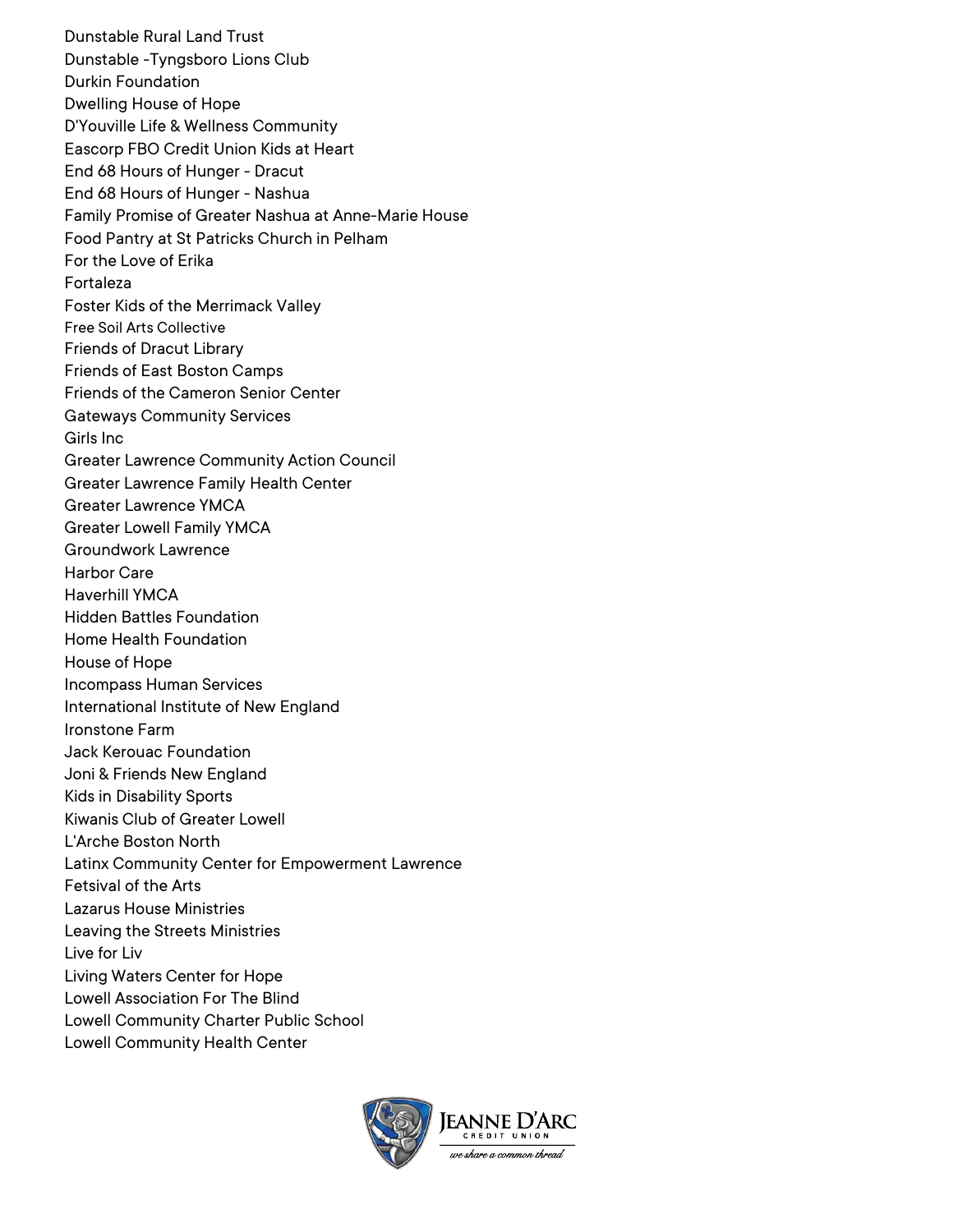Lowell Day Nursery Lowell Festival Foundation Lowell General Hospital TeamWalk for Cancer Care Lowell Humane Society Lowell Makes Lowell Parks & Conservation Trust Lowell Sun Charities Lowell Transitional Living Center Lucy's Love Bus Marguerite's Place Massachusetts Coalition for the Homeless Massachusetts CU - A Bed for Every Child Megan House Foundation Merrimack River Watershed Council Merrimack Valley Food Bank Merrimack Valley Immigrant & Education Center Methuen Memorial Music Hall Middlesex Community College Foundation Mill City Grows Mill City Mentors MS is BS Nashua Adult Learning Center Nashua Center Nashua Children's Home Nashua Pal Nashua Senior Activity Center Nashua Soup Kitchen & Shelter NECC Foundation Neighbors In Need New England Quilt Museum New Hampshire Food Bank Notre Dame Cristo Rey High School On The Move O&O's for a Cause Pelham Good Neighbor Fund Place of Promise Power of Flowers Project Pregnancy Care Center Project Kompass Project LEARN Project We Care! Renaissance Club Ruth's House Salvation Army Semana Hispana en Lawrence Special Teams for Exceptional People St. Ann's Home & School St. Joseph Community Services, Inc (Meals on Wheels)